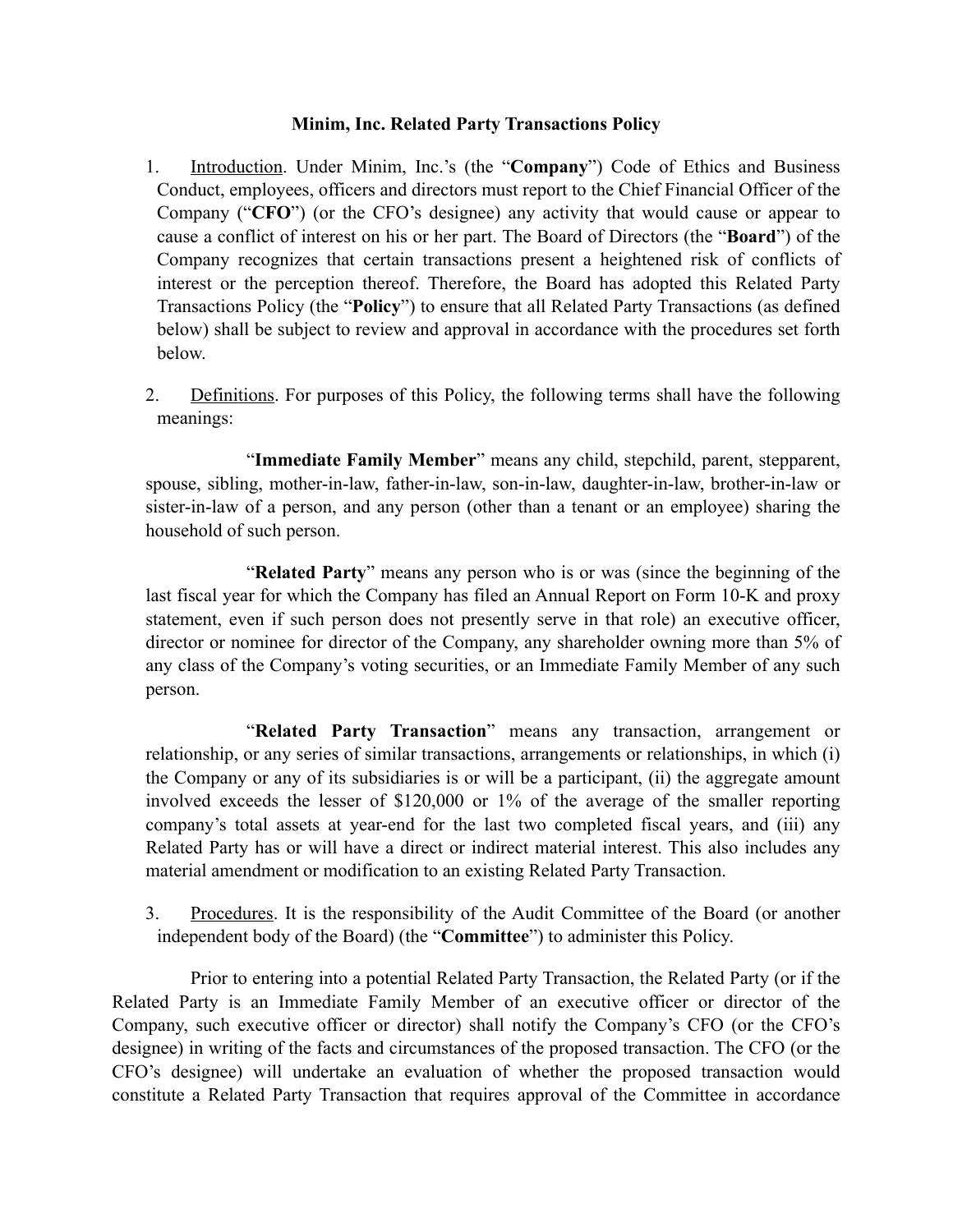with this policy. In conducting this evaluation, the CFO (or the CFO's designee) may consult with other members of management and/or outside counsel as necessary or appropriate. If the evaluation determines that the proposed transaction would constitute a Related Party Transaction, the CFO (or the CFO's designee) will report the Related Party Transaction, together with a summary of the material facts, to the Committee for consideration at the next regularly scheduled Committee meeting.

 The Committee shall review all of the relevant facts and circumstances of all Related Party Transactions that require the Committee's approval and either approve or disapprove of the entry into the Related Party Transaction, subject to the exceptions described below. In determining whether to approve or ratify a Related Party Transaction, the Committee shall take into account, among other factors it deems appropriate, (i) whether the transaction was undertaken in the ordinary course of business of the Company, (ii) whether the Related Party Transaction was initiated by the Company or a subsidiary or the Related Party, (iii) whether the transaction with the Related Party is proposed to be, or was, entered into on terms no less favorable to the Company than terms that could have been reached with an unrelated third party, (iv) the purpose of, and the potential benefits to the Company of, the Related Party Transaction, (v) the approximate dollar value of the amount involved in the Related Party Transaction, particularly as it relates to the Related Party, (vi) the Related Party's interest in the Related Party Transaction and (vii) any other information regarding the Related Party Transaction or the Related Party that would be material to investors in light of the circumstances of the particular transaction.

 The Committee shall review all relevant information available to it about the Related Party Transaction and either approve or disapprove entry into the Related Party Transaction. The Committee, in its sole discretion, may impose such conditions as it deems appropriate on the Company or the Related Party in connection with the approval of the Related Party Transaction.

 If a Related Party Transaction involves a Related Party who is a director or an Immediate Family Member of a director, such director may not participate in any discussion or vote regarding approval or ratification of approval such transaction. However, such director shall provide all material information concerning the Related Party Transaction to the Committee. Such director may be counted in determining the presence of a quorum at a meeting of the Committee that considers such transaction.

 If the CFO (or the CFO's designee) determines it is impractical or undesirable to wait until a Committee meeting to consummate a Related Party Transaction, the chairman of the Committee may review and approve the Related Party Transaction in accordance with the procedures set forth herein. Any such approval (and the rationale for such approval) must be reported to the Committee at the next regularly scheduled Committee meeting.

 If the Company becomes aware of a Related Party Transaction that has not been approved under this Policy, the Related Party Transaction shall be reviewed in accordance with the procedures set forth herein and, if the Committee determines it to be appropriate, ratified at